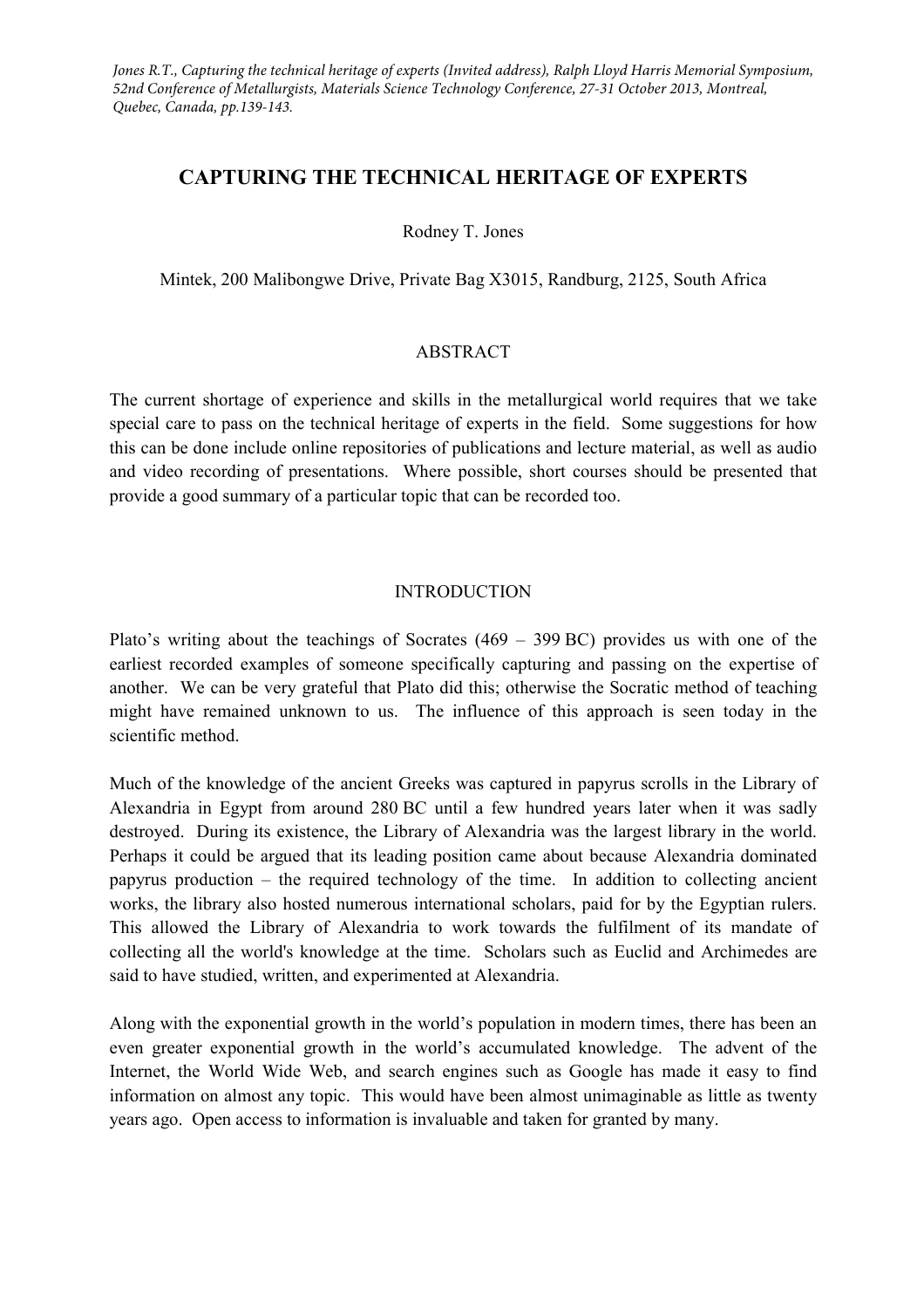#### SKILLS SHORTAGE

Despite the rapid expansion of knowledge, there exists a shortage of skills in some important areas. In the case of the minerals or metals industry, it takes a long time to train engineers to a high degree of proficiency. At least four years of university training is typically followed by five to ten years of working experience before people are regarded as being able to contribute fully and independently to their field.

Unfortunately, the metals industry is cyclical in nature. It is common for boom times in the industry to attract students, only for them to find themselves in the midst of a depressed period by the time they are able to participate fully. People are lost to the industry during difficult times, and this makes the industry appear unattractive to prospective students.

Over a few decades, this has resulted in a situation where there is a bimodal age distribution in the industry. There are currently numerous inexperienced graduates, and many experienced people on the verge of retirement. This leaves a large gap in the intermediate age category, which is where the people should be who can pass on knowledge and skills to the next generation.

This makes it imperative to find methods of capturing and disseminating the technical heritage of experts.

# HOW CAN KNOWLEDGE BE CAPTURED?

The present generation has a responsibility to pass on information of value to future generations. Individuals and organizations have a range of ways to accomplish this.

# Individual

Most researchers maintain a list of references to their published papers. Newer papers are almost certainly available in electronic form, and it is fairly straightforward to get these into a standard format that is widely supported. The most widely adopted standard is the Portable Document Format (PDF). This is able to include a graphically accurate rendition of the printed page, as well as searchable text. Older papers are perhaps available only in printed form. Fortunately, it is easy to have these papers scanned into PDF files, and to subject these to Optical Character Recognition (OCR) so that searchable text can be embedded in the PDF files, thereby allowing the contents of these documents to be found by search engines such as Google.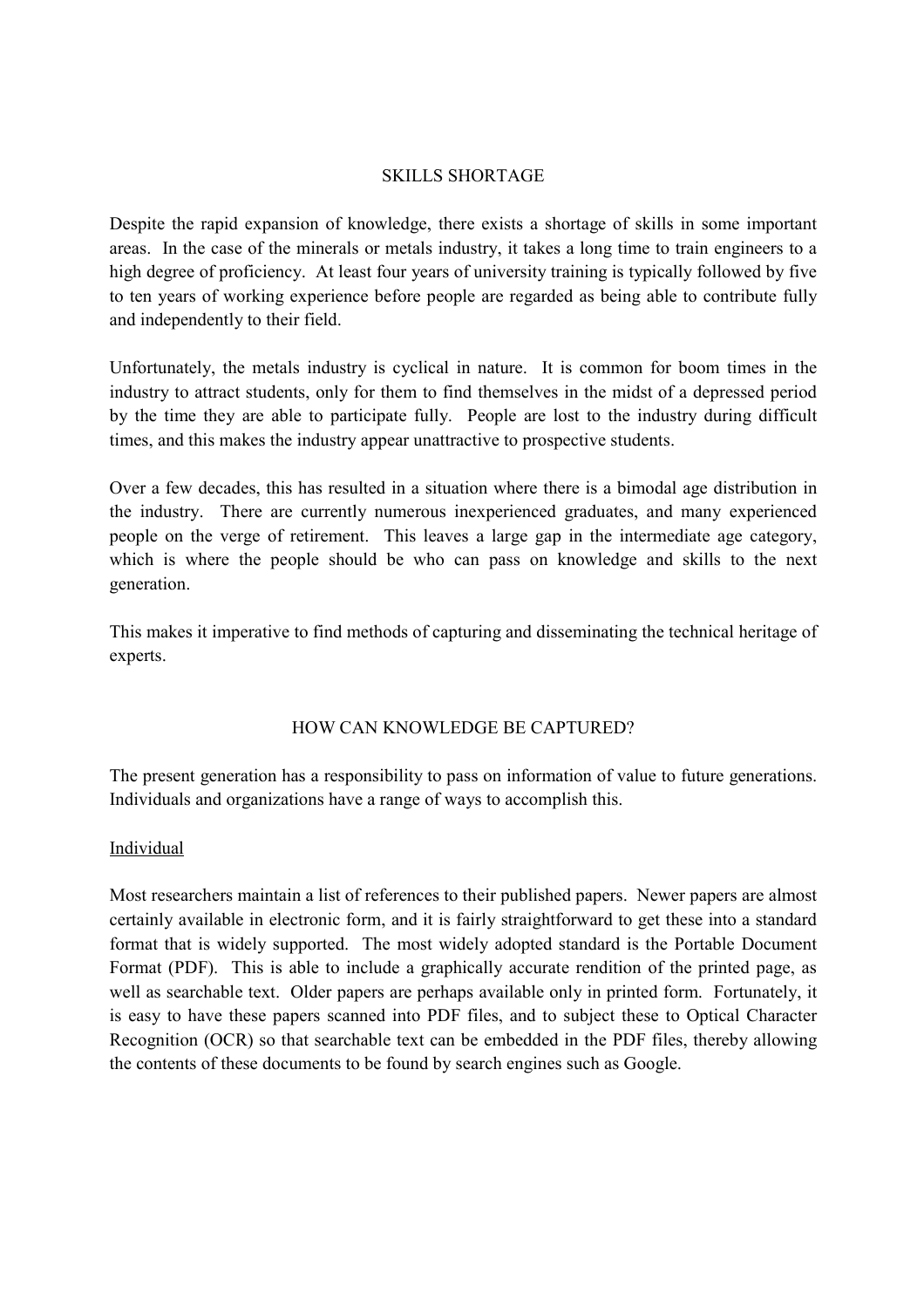My strong recommendation is that every technical expert should have an online list of their publications, with links to the documents themselves. This can be supplemented, as required, with additional material, such as lecture notes, presentation files, drawings, or photographs.

This does not need to wait until the end of one's career. If done early on, there can be additional benefits along the way where other researchers can find the publications online, perhaps leading to fruitful collaborations. Two examples where lists of references have been done (or are in progress) are provided in the references **1,2** .

# Companies

As in the case of individuals, companies can assemble the publications of their staff in electronic form and place these on the company website. This provides not only an online library, but provides a showcase for the company's work. An example of this can be seen in the website of Mintek's Pyrometallurgy Division<sup>3</sup> where this has been in existence since 1996.

#### Technical Societies

Some technical societies (including the oldest of these – the Royal Society) have made their journals available online via open access<sup>4,5</sup>. This makes valuable knowledge available to anyone with an Internet connection – even those in the poorest countries of the world, or those who are unemployed. Some governments now insist that the results of any state-funded research work are made available via open access publishing. For technical societies that have not outsourced the printing of their journals or who are not subject to restrictive publishing agreements, it is a simple matter to make their journal papers available on their own websites or via compilations such as OneMine.org<sup>6</sup>.

The Southern African Institute of Mining and Metallurgy (SAIMM)**<sup>7</sup>** made their journal papers available via open access in 2007. During 2012 and 2013, the oldest of the printed journals (dating back as far as 1894) were digitised in PDF form with searchable text embedded, with the assistance of the South African Bibliographic Network (Sabinet) and a grant from the Carnegie Foundation that is intended to make a wide range of African journals available via open access.

Conference proceedings can also be made available online. This has been done by SAIMM<sup>7</sup>, without any noticeable decrease in conference attendance. Old editions of long-running international conference series, *e.g.*, the International Ferro-Alloys Congress (Infacon)**<sup>8</sup>** , or Molten Slags, would be very valuable to have as on online resource.

Technical societies also have the ability to hold short courses where a particular topic can be covered in great depth by one or more expert presenters. Written course materials can be made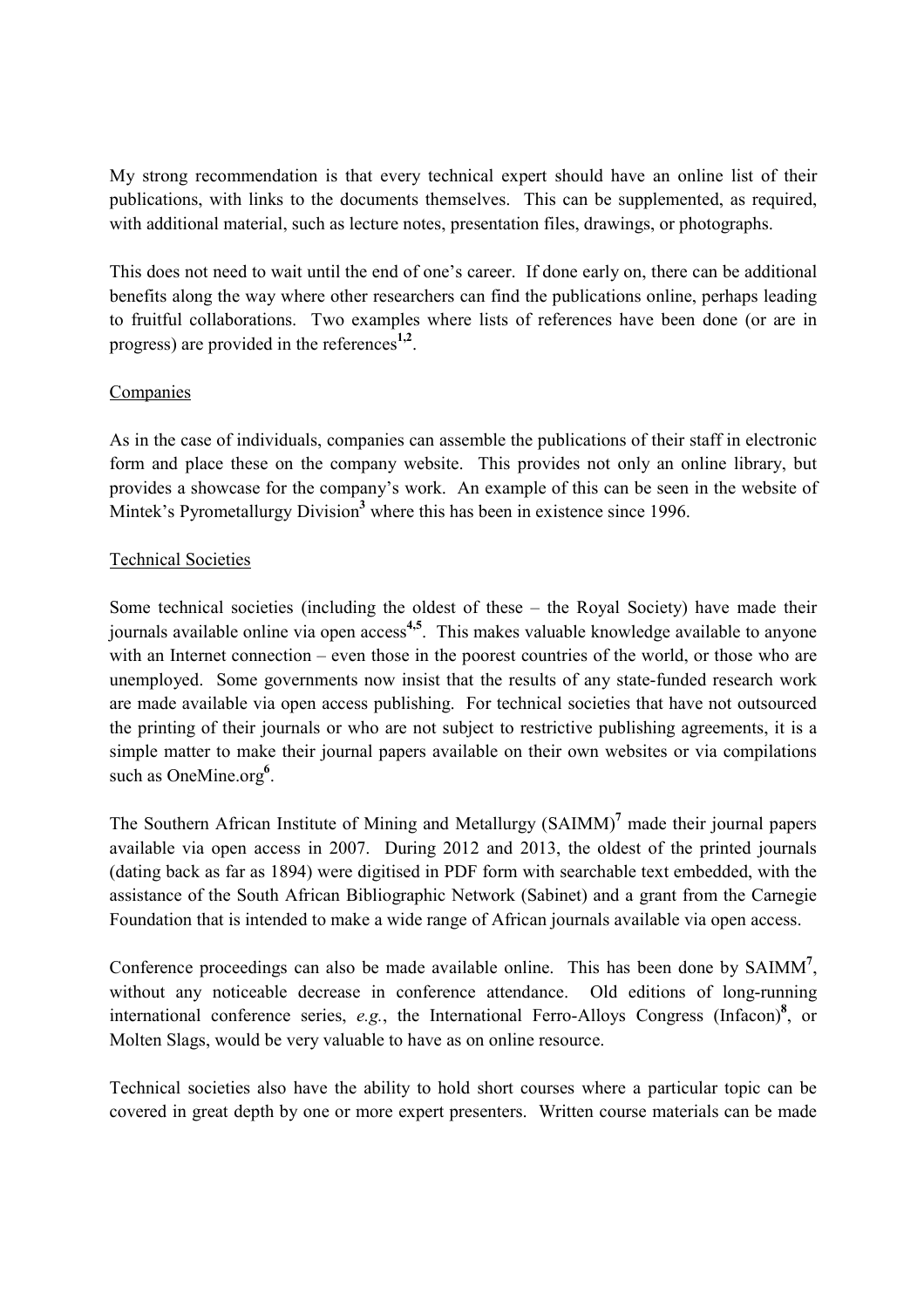available online after completion of the course. Short courses provide an ideal opportunity to further capture something of the character and personality of the presenter, if the course is recorded on video. A recent example of this was a short course by Ken Mills<sup>9</sup> on slag properties, arranged by SAIMM, where course notes, a spreadsheet, and video recordings are available.

### **Universities**

Universities have traditionally presented their courses by means of lectures where the lecturers and students were physically present in the same room. Increasingly, distance education is being used to extend access to further education to a wider range of people. For example, the Massachusetts Institute of Technology (MIT) has course material for many of its courses available online free of charge **10** .

It can be useful to record a course of lectures given by an experienced lecturer. This material can be prepared very inexpensively, and with little effort, simply by combining presentation slides with an audio recording. Alternatively, video recording can be done. Either way, the lecture material can be used by students in future, and can also provide a basis for the preparation of lectures by academic staff less experienced in that particular field.

# **CONCLUSIONS**

We are living in a time when knowledge is expanding rapidly. However, it is also true that there is a shortage of skills in some key areas (pyrometallurgy, for example). Fortunately, there are readily available tools for capturing the knowledge of experts, and widely disseminating this technical heritage.

Individual professionals should be encouraged to maintain an online searchable collection of their publications. It is also beneficial for companies to have an online collection of papers written by their staff. Technical societies can make their journals and conference proceedings available via open access. The digitisation of old journals and conference proceedings is a valuable service that can be provided. Short courses by recognised experts should be held and recorded for posterity. Universities can also play their part by recording lecture materials and making these available online.

Many individuals, companies, technical societies, and universities are already actively contributing to capturing the technical heritage of experts.